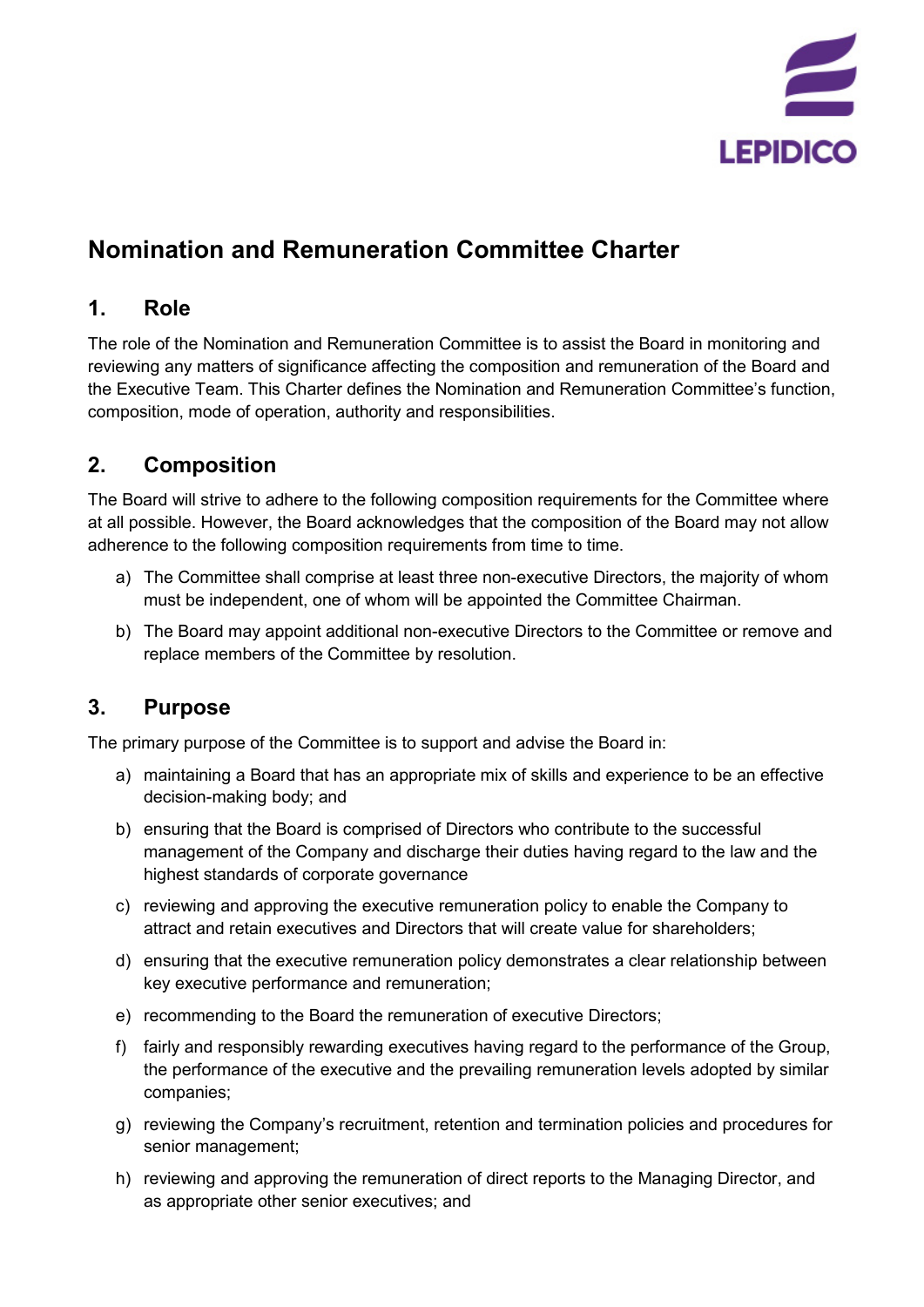i) reviewing and approving any equity based plans and other incentive schemes.

# **4. Duties and Responsibilities of the Committee**

#### **4.1 Nomination**

- a) Periodically review and consider the structure and balance of the Board and make recommendations regarding appointments, retirements and terms of office of Directors.
- b) Make recommendations to the Board on the appropriate size and composition of the Board.
- c) Identify and recommend to the Board candidates for the Board after considering the necessary and desirable competencies of new Board members to ensure the appropriate mix of skills and experience and after assessment of how the candidates can contribute to the strategic direction of the Company.
- d) Undertake appropriate checks before appointing a candidate, or putting forward to security holders a candidate for election, as a Director, including checks in respect of character, experience, education, criminal record and bankruptcy history (as appropriate).
- e) Ensure that all material information relevant to a decision on whether or not to elect or reelect a Director will be provided to security holders in the Notice of Meeting containing the resolution to elect or re-elect a Director, including:
	- i. biographical details (including relevant qualifications and experience and skills);
	- ii. details of any other material directorships currently held by the candidate;
	- iii. where standing as a Director for the first time, any material adverse information revealed by the checks, details of any interest, position, association or relationship that might materially influence their capacity to be independent and act in the best interests of the Company and its shareholders, and a statement whether the Board considers the candidate is considered to be independent;
	- iv. where standing for re-election as a Director, the term of office served by the Director and a statement whether the Board considers the candidate is considered to be independent; and
	- v. a statement by the Board whether it supports the election or re- election of the candidate.
- f) Ensure that each Director and senior executive is a party to a written agreement with the Company which sets out the terms of that Director's or senior executive's appointment. For these purposes, a senior executive is a member of key management personnel (as defined in the Corporations Act), other than a Director.
- g) Prepare and maintain a Board skills matrix setting out the mix of skills and diversity that the Board currently has (or is looking to achieve). The Company must disclose this matrix in, or in conjunction with, its Annual Report.
- h) Approve and review induction and continuing professional development programs and procedures for Directors to ensure that they can effectively discharge their responsibilities.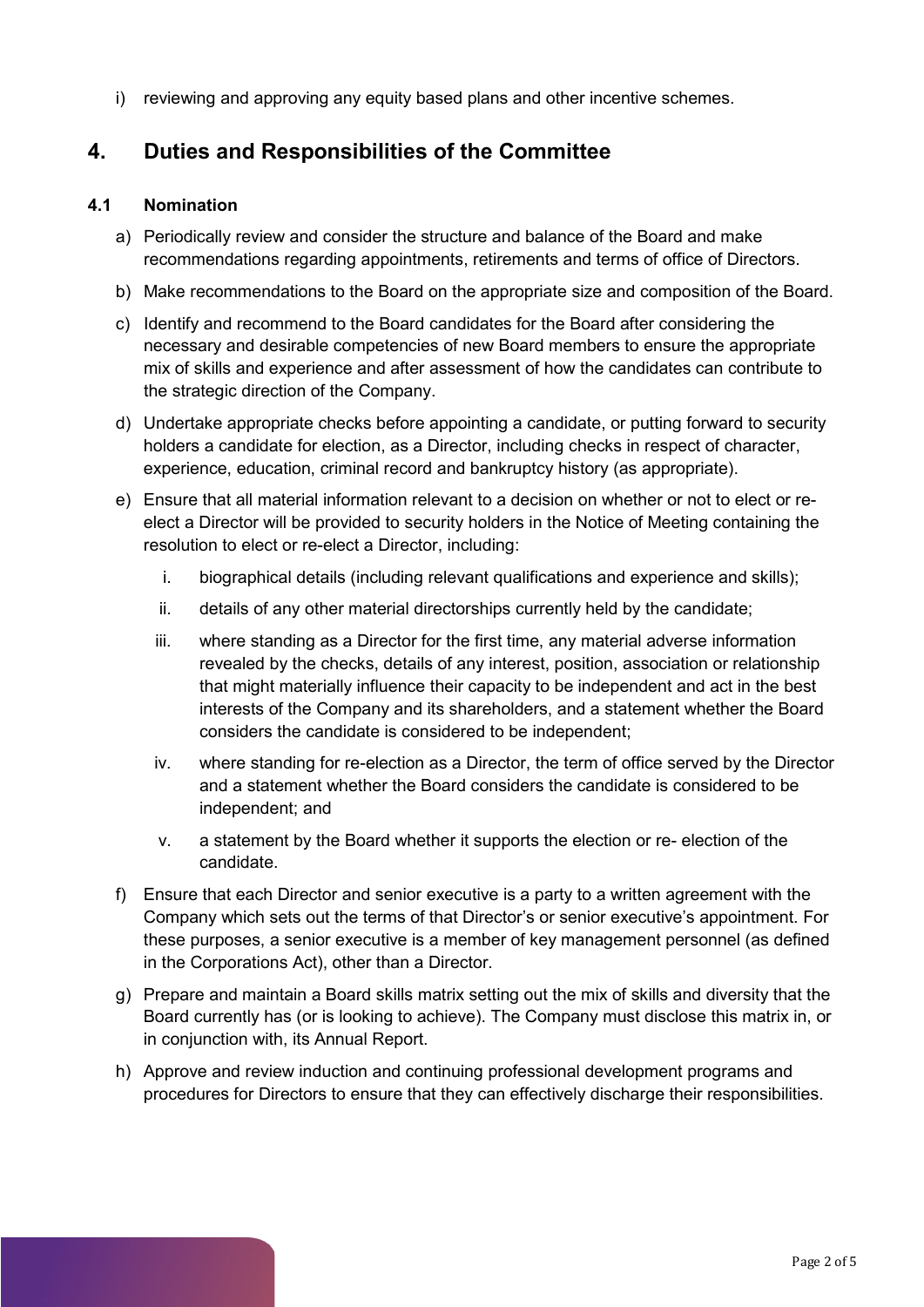- i) Assess and consider the time required to be committed by a non- executive Director to properly fulfil their duty to the Company and advise the Board.
- j) Consider and recommend to the Board candidates for election or re- election to the Board at each annual shareholders' meeting.
- k) Review Directorships in other public companies held by or offered to Directors and senior executives of the Company.
- l) Review succession plans for the Board with a view to maintaining an appropriate balance of skills and experience on the Board.
- m) Arrange an annual performance evaluation of the Board, its Committee, individual Directors and senior executives as appropriate.

#### **4.2 Executive Remuneration Policy**

- a) Review and approve the Group's recruitment, retention and termination policies and procedures for senior executives to enable the Company to attract and retain executives and Directors who can create value for shareholders.
- b) Review the on-going appropriateness and relevance of the executive remuneration policy and other executive benefit programs.
- c) Ensure that remuneration policies fairly and responsibly reward executives having regard to the performance of the Company, the performance of the executive and prevailing remuneration expectations in the market.

#### **4.3 Executive Directors and Senior Management**

- a) Consider and make recommendations to the Board on the remuneration for each executive Director (including base pay, incentive payments, equity awards, retirement rights, service contracts) having regard to the executive remuneration policy.
- b) Review and approve the proposed remuneration (including incentive awards, equity awards and service contracts) for the direct reports of the Managing Director. As part of this review the Committee will oversee an annual performance evaluation of the senior executive team. This evaluation is based on specific criteria, including the business performance of the Company and its subsidiaries, whether strategic objectives are being achieved and the development of management and personnel.
- c) Approve changes to the remuneration or contract terms of executive Directors and direct reports to the Managing Director.
- d) Approve termination payments to executive Directors or direct reports to the Managing Director. Termination payments to other departing executives should be reported to the Committee at its next meeting.

#### **4.3 Executive Incentive Plans (including Equity Based Plans**)

- a) Review and approve the design of any executive incentive plans (Plans).
- b) Review and approve any Plans that may be introduced in the light of legislative, regulatory and market developments.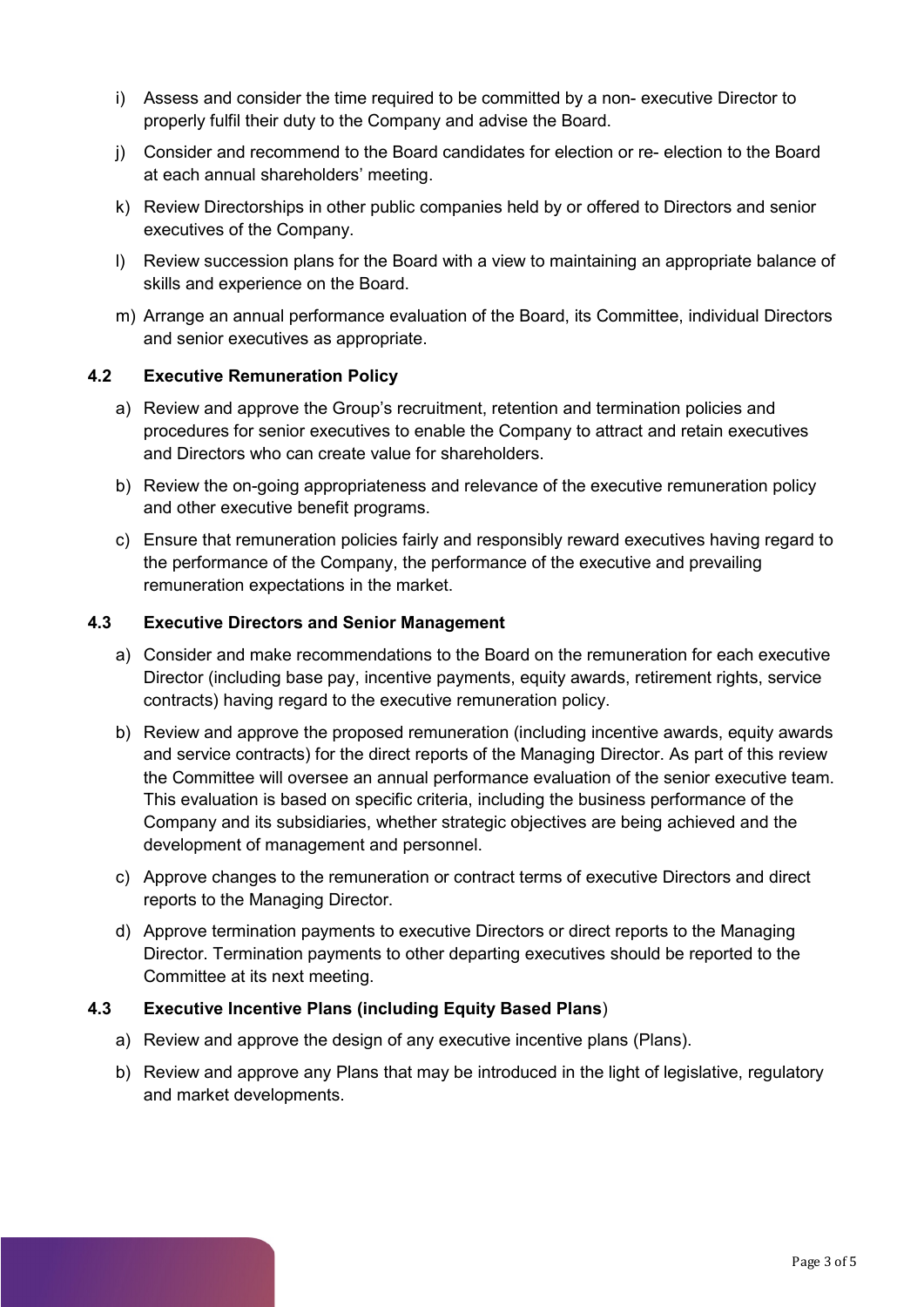- c) For each Plan, determine each year whether awards will be made under that Plan.
- d) Review and approve total proposed awards under each Plan.
- e) In addition to considering awards to executive Directors and direct reports to the Managing Director, review and approve proposed awards under each Plan on an individual basis for executives as required under the rules governing each Plan or as determined by the Committee.
- f) Review, approve and keep under review performance hurdles for each Plan.
- g) Review, manage and disclose the policy (if any) under which participants to a Plan may be permitted (at the discretion of the Company) to enter into transactions (whether through the use of derivatives or otherwise) which limit the economic risk of participating in the Plan.

#### **4.4 Other**

The Committee shall perform other duties and activities that it or the Board considers appropriate.

### **5. Meetings**

- a) The Committee will meet at least once a year and additionally as circumstances may require.
- b) Meetings are called by the Secretary as directed by the Board or at the request of the Chairman of the Committee.
- c) Where deemed appropriate by the Chairman of the Committee, meetings and subsequent approvals may be held or concluded by way of a circular written resolution or conference call.
- d) A quorum shall comprise any two members of the Committee. In the absence of the Committee Chairman or appointed delegate, the members shall elect one of their number as Chairman.
- e) Decisions will be based on a majority of votes with the Chairman having a casting vote.
- f) The Committee may invite executive management team members or other individuals, including external third parties to attend meetings of the Committee, as they consider appropriate.

### **6. Secretary**

- a) The Company Secretary or their nominee shall be the Secretary of the Committee and shall attend meetings of the Committee as required.
- b) The Secretary will be responsible for keeping the minutes of meetings of the Committee and circulating them to Committee members and to the other members of the Board.
- c) The Secretary shall distribute supporting papers for each meeting of the Committee as far in advance as possible.